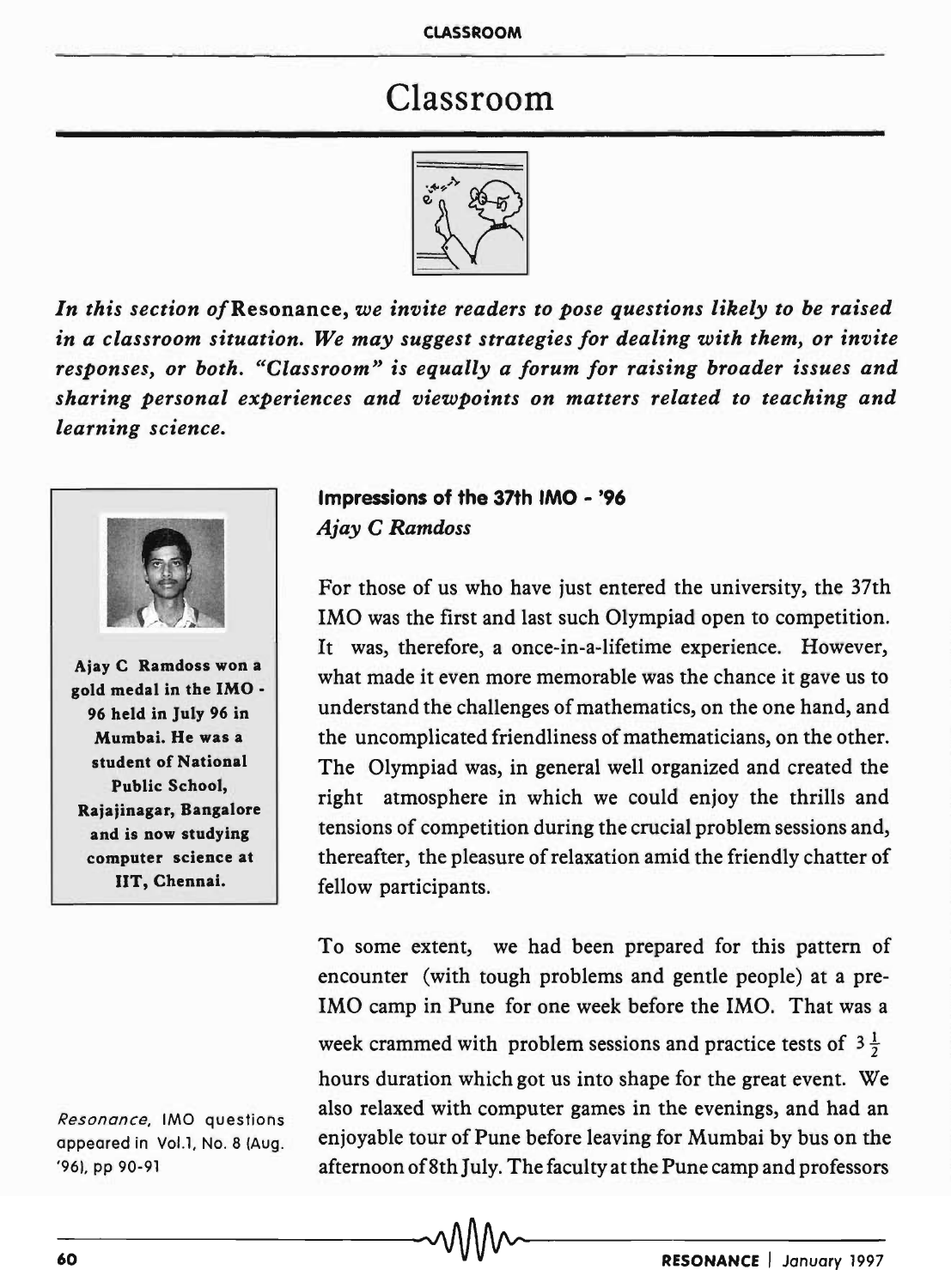at the lISe, Bangalore, with whom I have interacted through the Regional and National Math Olympiads have been unfailingly kind, generous and helpful. I could not have achieved so much without their guiding influence.

At the Olympiad in Mumbai, it was fun talking to participants from other countries. An interesting part of this interaction was getting books on the national Math Olympiads of different countries. I am happy to have got a book on Slovenian Math. Olympiads. We learnt that most of the participants (notably those from China and Iran) will be taking up Math studies at university. They also said that their governments encouraged them to pursue their specific interests in Mathematics.

If it was interesting meeting Math-buffs from all over the world, the academic side of the Olympiad was no less fascinating. The nature of the problems we were expected to solve sets this particular Olympiad apart from previous such events. The quality of the problems at the 37th IMO was vastly superior to any that had appeared previously. Some of the problems were very interesting. Considering the performances of various teams, we can also state that it was the toughest ever IMO. Generally, an IMO would have four easy problems, one moderately tough and one very tough problem. But this IMO had no such thing as an easy problem. Consequently it was all the more challenging as the following discussion of theproblems <sup>2</sup> and their possible solutions will confirm.

 $2$  for the text of the problem please see *Resonance,* VoLl, No.S. (Aug. 1996), pp.90-91.

## Problem 1

Part A: To show that the task cannot be accomplished if  $2|r$  or  $3/r$ , many of us felt it ideal to look for 'parity' or rather some invariant property of each move (mod 2) or (mod 3), depending on the case to be taken. One can quickly identify such property in the given situation:

If  $2|r \& r = a^2 + b^2$  then  $|a \pm b|$  is even.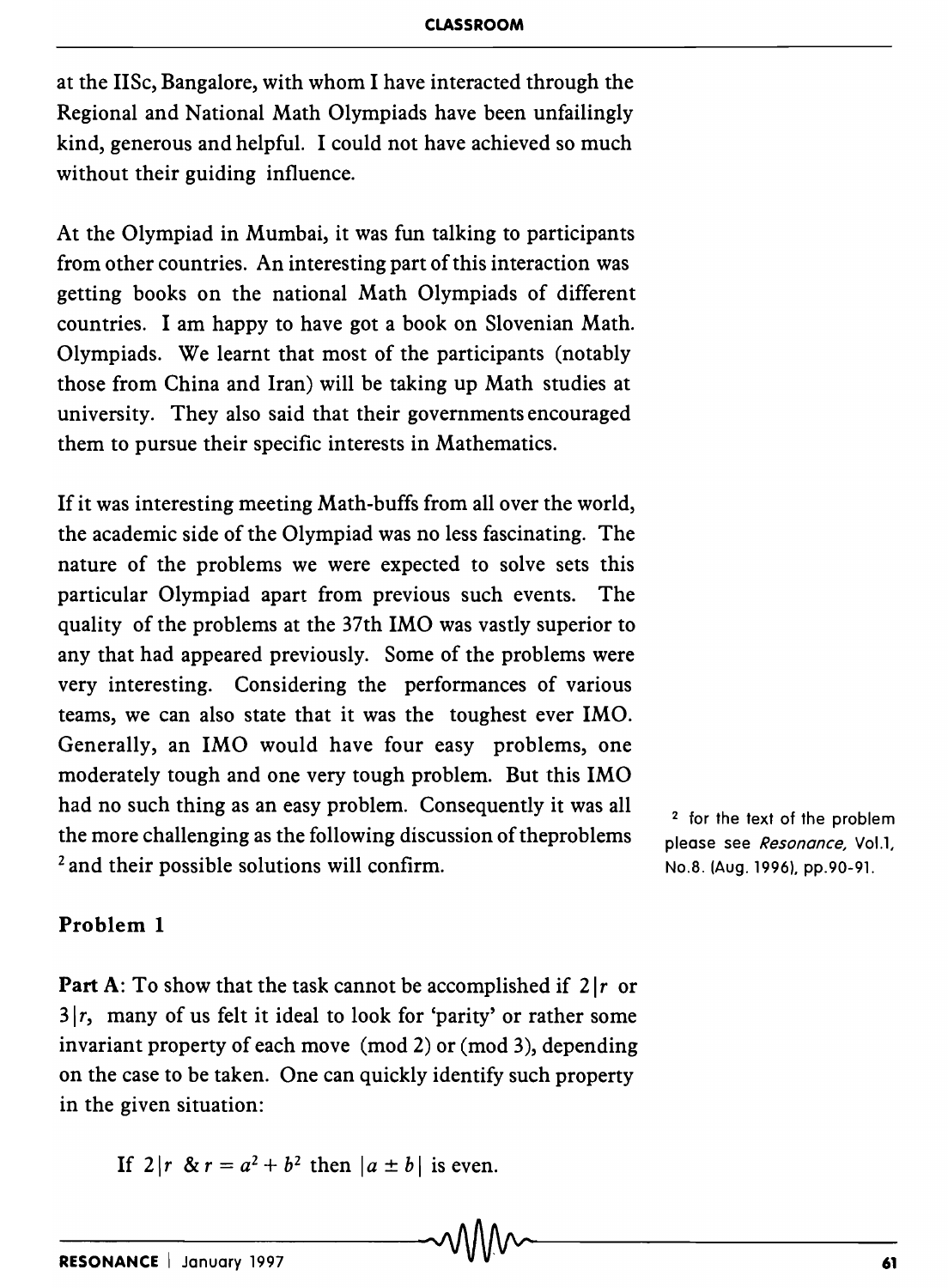If  $3|r \& r = a^2 + b^2$  then  $3|a \& 3|b$ .

Once these facts are observed, then  $|x - y|$  (where  $(x, y)$  is the displacement from B) can be seen to be invariant (mod 2) (mod 3). That takes care of the first part.

**Part B**: To show that task can be done if  $r=73$ , we write  $73 = 8^2$  $+3<sup>2</sup>$  and observe that each move changes the position parallel to **AB** by  $\pm 8$  and perpendicular to *AB* by  $\pm 3$  *or* vice-versa. By trial and error we can get a sequence of moves.

**Part** C: I was not able to solve this part completely in the Olympiad. I wrote  $97 = 9^2 + 4^2$  and tried for a construction as in Part (B) but noted that the coin would have to be moved outside the board for each of the constructions. I came to the conclusion that the task cannot be accomplished for  $r = 97$ .

## **Problem 2**

This was a geometry problem where I was not able to progress much except for one correct step. One of our team members, Rishi Raj, (now in Std X, Ranchi) got a perfect solution using Bretschneider's theorem. Kaustubh Deshmukh also got a perfect solution to this problem.

### **Problem 3**

This was indeed very interesting! Generally, in functional equations problems, the given functional equation will have one or two solutions, one of them sometimes being trivial. But the given functional equation  $f(m + f(n)) = f(f(m)) + f(n)$  had not one or two but infinitely many solutions! Even more surprising, the solutions can be constructed with a great degree of arbitrariness!

The basic line of attack is to show  $f(0)=0$  and then  $f(f(m))=0$  $f(m)$  for  $m \in \mathbb{N} \cup \{0\}$ . This leads us to consider the fixed points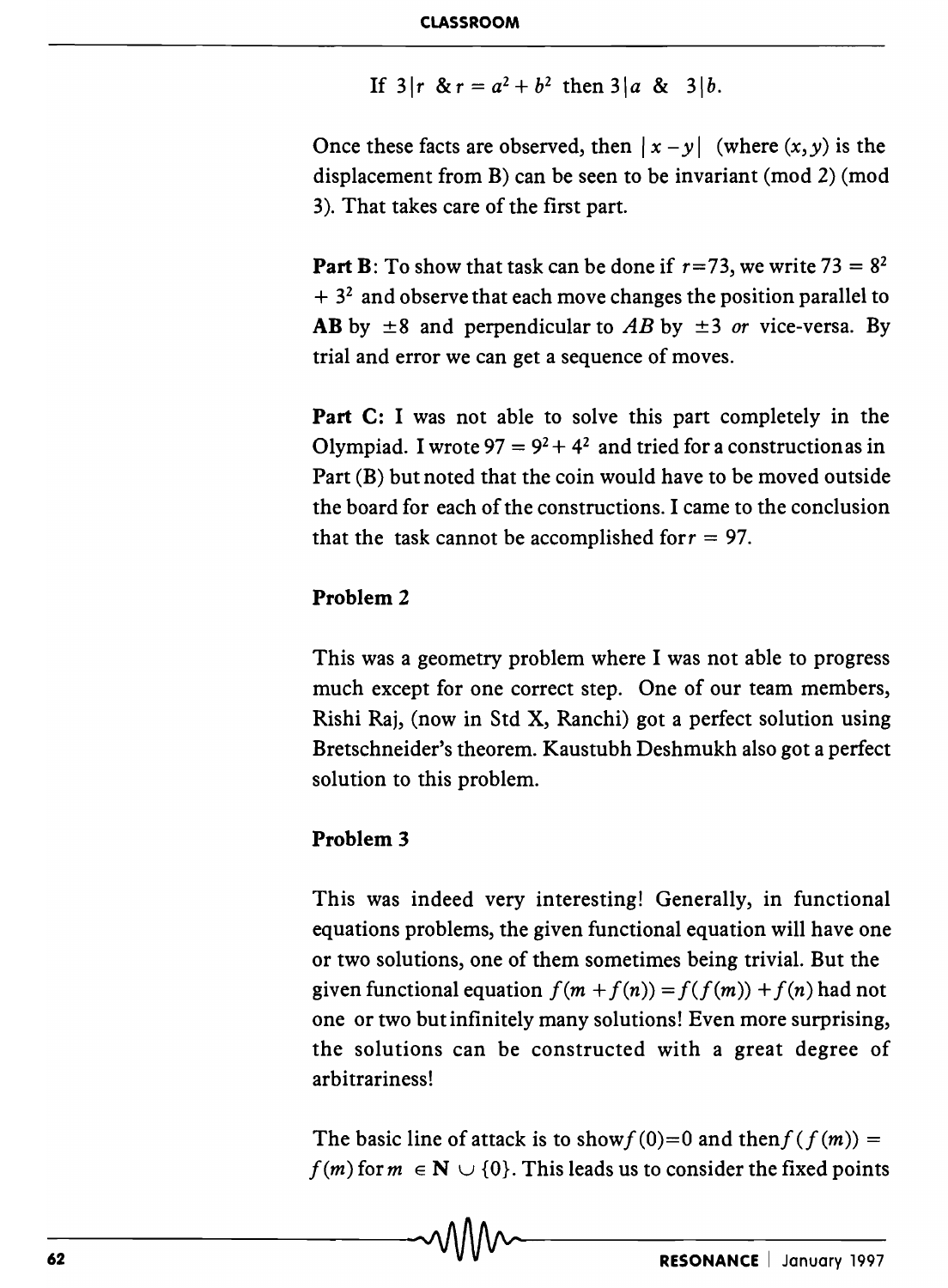of f, i.e., points j such that  $f(j)=j$ , and show that all members of the range are multiples of the minimum positive fixed point  $j_{\alpha}$ if there is one. If 0 is the only fixed point then  $f$  is the zero function, i.e.,  $f \equiv 0$ . If 1 is the minimum fixed point then f is the identity function.

Thus choose an arbitrary positive integer  $j_0$  and let  $f(j_0)=j_0$ . For  $1 \le r \le j_0$  define  $f(r) = k_r j_0$ , where  $k_r$  are arbitrary nonnegative integers and extend  $f$  to all of N using the functional equation. These arbitrarily defined  $f$  give all solutions. While writing solution in the exam, I took 3 cases,  $f(1)=0, f(1)=1,$  and,  $f(1)$  > 1. I hit upon the correct solution in the first two cases but made a minor error in the last case when I wrote that  $f(1)$  is the smallest fixed point (which is not necessarily true).

## **Problem 4:**

This problem can be attacked by solving simultaneously for *a*  and *b* in terms of  $k^2 \& l^2$  and using the fact  $a, b \in \mathbb{Z}^+$  to get  $13 \mid k^2$  $+ 5 l<sup>2</sup>$  and  $37 l<sup>2</sup> \pm 6 k<sup>2</sup>$ . Then we read the orbits of squares (mod 13) and (mod 37) to come to the conclusion that  $13^2 \cdot 37^2 \mid k^2$  and  $l^2$  and get the answer as 481<sup>2</sup>. (Incidentally, the no: 37 is the number of the IMO.)

## **Problem 5:**

I was able to deal with some cases in this problem, but did not get a complete solution. This was the toughest problem in the whole IMO; only 6 of the 424 students solved it completely.

## **Problem 6:**

This is also a very interesting problem. To begin with note that we can assume without any loss of generality that gcd  $(p, q)=1$ . I solved the problem by proving a stronger statement, namely, that if we have sequence of  $n > p + q$  terms  $\langle y_i \rangle$  such that